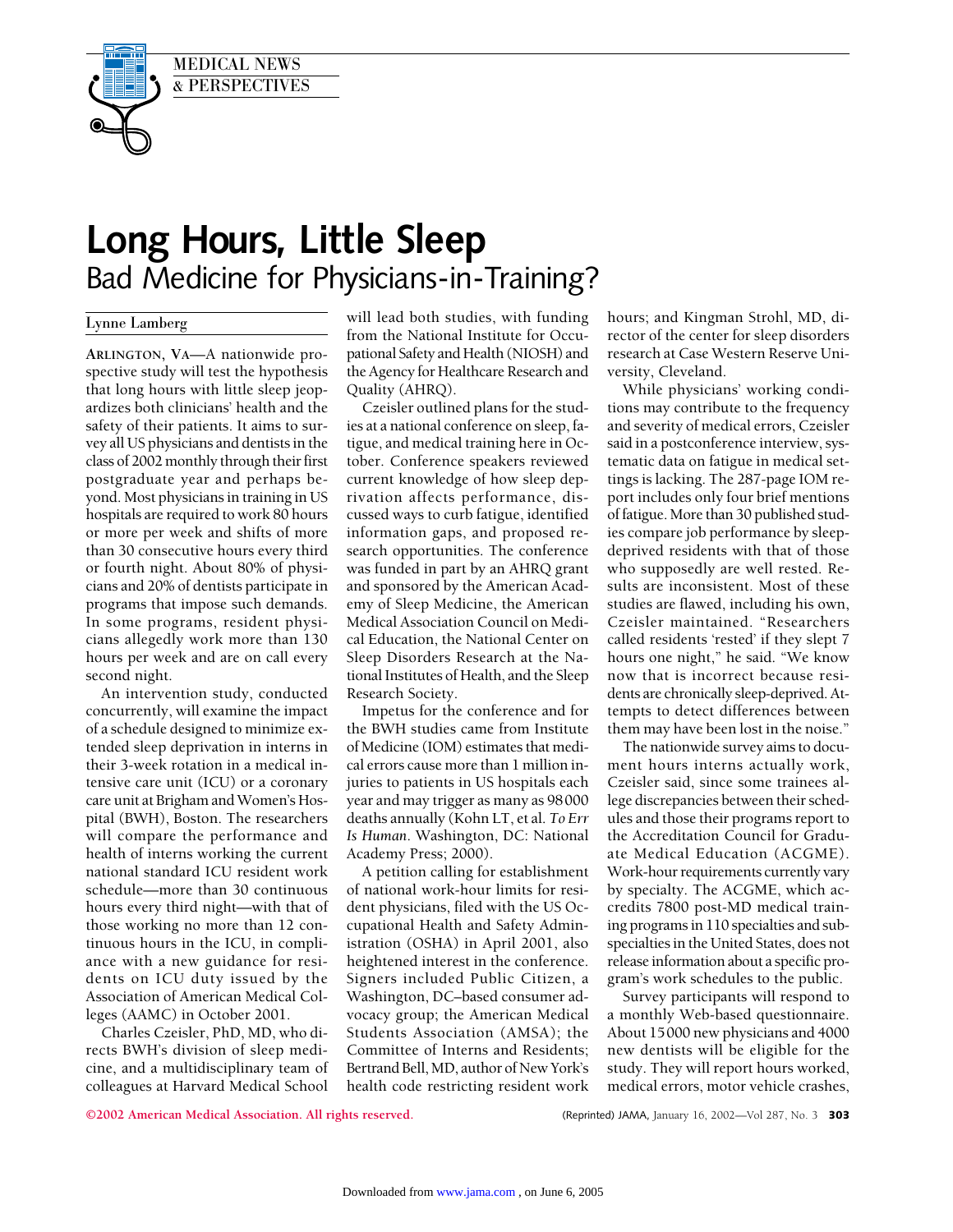

exercise, illnesses such as hypertension and diabetes, pregnancy complications, divorces, and other health and quality-of-life issues that may be adversely affected by sleep deprivation and fatigue. A sampling of participants will wear around-the-clock activity monitors to document their sleep/wake schedules objectively.

The ICU intervention study, Czeisler said, "will bring to bear all the tools we've developed over the past two decades to study sleep, circadian rhythms, and performance." The researchers hope to enroll 20 to 25 interns, whose participation in the crossover study will be voluntary. Interns, who will serve as their own controls, will enter after 2 to 3 weeks on a no-call elective to reduce the impact of prior sleep deprivation.

Throughout the 3-week research periods, during which usual patient protection measures will be in place, they will wear ambulatory digital sleep recorders developed for use on space flights by Czeisler and colleagues (*Am J Physiol Regul Integr Comp Physiol.* 2001;281:R1647-R1664). An observer will continuously monitor their performance, with emphasis on detecting medical errors, lapses in attention, and nodding off. A trained nurse and an intensive care specialist will review charts of all patients under the interns' care. Errors interns make in a computerized medication order entry system will be flagged. Nurses will be asked to report errors. The interns will be asked to self-report errors, and all self-reports will be verified. The interns also will take computerized performance tests, and their salivary melatonin and cortisol secretion levels biological indicators of alertness and sleepiness cycles—will be monitored.

## **"SLEEP DEBT" IS HARMFUL**

The concept of "sleep debt" is central to the understanding of fatigue's impact, Mary Carskadon, PhD, who directs the sleep research laboratory at Bradley Hospital and Brown University School of Medicine, East Providence, RI, said at the conference. Although individual sleep needs vary, most adults need about 8

hours of sleep per day for optimal functioning. Getting less than optimal sleep undermines mental abilities. With less than 5 hours of sleep, performance degrades markedly in most people. Those who consistently shortchange themselves on sleep accumulate a large sleep debt, becoming progressively sleepier as days pass. A single night of "catch-up" sleep won't reverse a chronic sleep debt.

Fatigue prompts wide-ranging neurobehavioral and cognitive deficits, said David Dinges, PhD, director of the Unit for Experimental Psychiatry at the University of Pennsylvania School of Medicine. As lapses of attention increase, alertness and vigilance become unstable. Cognitive slowing occurs, and time pressure increases errors. Working memory declines.

People may begin tasks well, he said, but their performance slips when they must work fast. They tend to perseverate on ineffective solutions and neglect activities they deem nonessential. Involuntary microsleep attacks occur. People then must work harder to act appropriately, and their risk of critical errors rises. Stimulation can mask these cognitive deficits. "A physician may respond to a medical emergency," Dinges said, "yet fail to recall critical information relevant to patient care or to enter it in a chart." Unintentional human error is the most common cause of workplace accidents, he noted, and contributes to 30% to 90% of all serious accidents across industries.

Studies of fatigue's impact on medical trainees consistently show that sleep deprivation undermines mood, said Steven Howard, MD, associate professor of anesthesia at Stanford University School of Medicine. But few researchers, he said, have investigated the impact of irritability, hostility, and indifference on patient-physician relations and physician performance.

#### **RESIDENTS' CRASH RISK HIGH**

Residents are at increased risk of motor vehicle crashes, near-misses, and traffic violations, according to Allan Pack, MD, ChB, PhD, who directs the

center for sleep and respiratory neurobiology at the University of Pennsylvania School of Medicine. Specific risk factors for drowsy-driving crashes, he said, include working at night, sleeping less than 5 hours, feeling sleepy, and having been awake 20 or more hours before the crash. Drowsy-driving crashes—and workplace errors peak between 4 AM and 8 AM, when human performance dips to its daily low.

One study found more than half of nearly 1000 emergency medicine residents reported one or more nearcrashes, and 76 residents (8%) had been in 96 crashes, the vast majority after a nightshift (*Acad Emerg Med.* 1999;6: 1050-1053). About 70% of these crashes were single-vehicle crashes, Pack said, as is typical of drowsy-driving crashes. Some 60% of drivers in such crashes suffer injuries. "How much longer are we going to wait to do something about this?" Pack asked.

Several speakers explored practical considerations that bear on possible changes in the medical training environment. Michael Suk, MD, JD, MPH, chair of the American Medical Association's Resident and Fellow Section and an orthopedic surgery resident at Montefiore Medical Center, New York City, said regulations limiting work hours generally fail to address the balance between service and education. "Residents perceive that lowering hours of service also lowers hours of education," he said. He called for a broader focus on work conditions that would address such issues as understaffing, and a need for more nursing and ancillary staff to support residents. Although the ACGME offers residents a mechanism for reporting excessive work hours, he said, "nobody wants to be identified as a whistleblower." There is currently no reporting mechanism, he said, that directly links resident concerns with institutional accreditation.

Marvin Dunn, MD, director of residency review committee activities for the ACGME, noted that it receives relatively few complaints about programs from residents. Among the top five complaints, inadequate work environ-

**304** JAMA, January 16, 2002—Vol 287, No. 3 (Reprinted) **©2002 American Medical Association. All rights reserved.**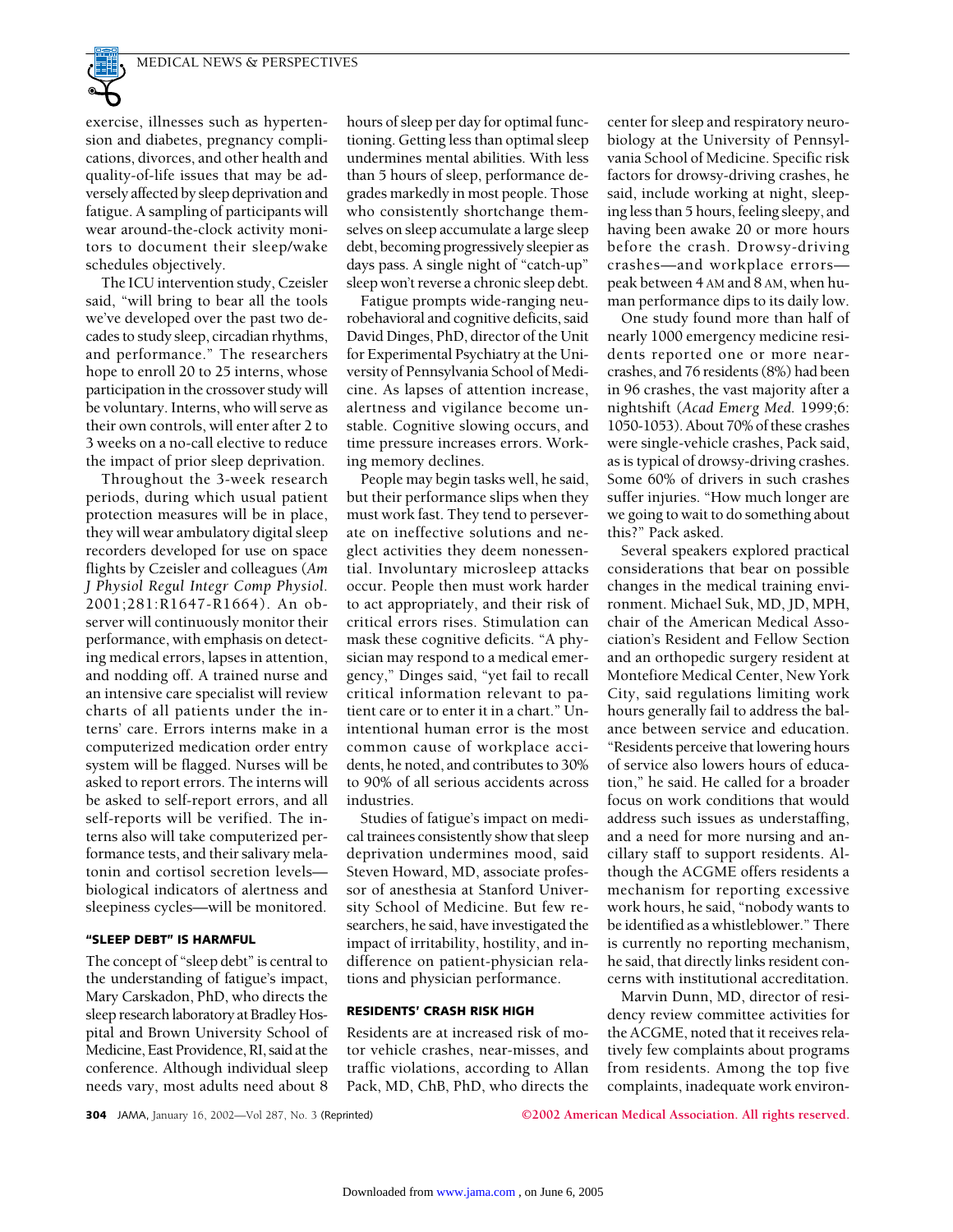

It's difficult to standardize hours in surgical training, said Lazar Greenfield, MD, chair of the surgery department at the University of Michigan School of Medicine. If complications occur in a patient a resident has operated on, he said, it's important for the resident to follow through and see what the problem was. The hallmark of graduate education in surgery, he asserted, is commitment to patient care without regard to time, day of the week, hours worked, or on-call schedule. Studies suggest that technical errors are more likely to occur after care of a patient is transferred to another resident, he said, and that transfers of care lower patient satisfaction.

Robert M. Dickler, MHA, senior vice president for health care affairs at the AAMC, cautioned that reducing residents' hours will increase hours by nurses and other ancillary personnel, changes that would be costly.

#### **CALL FOR ATTITUDE CHANGE**

The real work of this 2-day conference began on the second day in morning focus sessions in which meeting attendees sought to identify priorities for future action. Afternoon reports to the group highlighted an overarching theme, a need to create a climate receptive to change, with broad involvement by individuals and professional and lay groups, and a focus on patient safety and outcomes, as well as on the health and safety of health care providers.

Citing a lack of consensus on the impact of sleep deprivation and fatigue on medical trainees, the research panel called for a consensus panel to evaluate existing evidence. It endorsed the nationwide survey of resident schedules. It recommended a retrospective study of Department of Motor Vehicle databases to assess crash risks in house officers and a relevant control group, and establishment of a national registry of motor vehicle crashes in which residents are involved. It called for further study of the role of fatigue on patient outcomes and on resident health outcomes, and of fatigue countermeasures that might involve limited or flexible work hours, new schedule design, strategic use of napping, and appropriate use of caffeine and other wakefulness-promoting agents.

The panel targeting educational priorities called for enforcement of ACGME standards. It said training programs need to teach residents that sleep loss and fatigue are barriers to learning, and to instruct them in good sleep and fatigue management strategies. It also suggested that sleep and fatigue management be included among ACGME general competencies.

Among its wide-ranging suggestions, not all of which may finally be incorporated into practice, the panel recommended changes in the institutional environment, such as a reduction of "scut work," better use of technology, improved call-room comfort, and instruction for ancillary staff on ways to protect residents'sleep. It called for attending physicians to spend more time with residents, and suggested that an attending physician be held liable for knowing a house officer is impaired and allowing that person to continue to work or drive.

The patient safety panel sought data from controlled trials, surveys, retrospective studies, and other sources to clarify how sleep deprivation and fatigue affect patient safety, and to verify that minimizing these problems improves patient safety. It called for study of medical errors and near-misses to identify desirable systemwide changes.

It also highlighted the need to show that fatigue management is cost-effective in improving patient safety.

The residents' panel addressed work conditions, calling for a standard definition of work hours, with attention to total hours and intensity. It sought clarification of a distinction between service and education, addressing health and quality of life of residents and students. It urged research on optimal learning environments and times of day, and time-motion studies to study such issues as whether the number of pages at night could be limited. It also highlighted the need to involve the entire hospital community in fostering ways to diminish fatigue. Additionally, it advocated giving more power to the ACGME, residency review committees, and other supervisory bodies, possibly through fines, the judicial system, and public disclosure.

A report detailing these recommendations and plans for their implementation is scheduled for publication later this year.

#### **CONGRESS GETS INVOLVED**

New York currently is the only state with resident work-hour regulations. Adopted in 1989, its rules limit residents' workweeks to 80 hours and shifts to a maximum of 24 hours. Massachusetts may become the second. The Massachusetts Medical Society adopted a resolution in November 2001 calling for restrictions comparable with those in New York, and urging its board to propose state legislation to enforce these rules.

Also in November, Rep John Conyers, Jr (D, Mich) introduced federal legislation that would limit resident physician work hours. The Patient and Physician Safety and Protection Act of 2001, HR 3236 (http://thomas.loc.gov/.), would limit the work week of residents to 80 hours and any one shift to 24 consecutive hours (12 hours in emergency departments). It also would provide residents with a minimum of 10 hours off between shifts, at least one day off out of seven, and one full weekend off per month. It would limit on-call shifts to one in every three nights. The proposed leg-

**©2002 American Medical Association. All rights reserved.** (Reprinted) JAMA, January 16, 2002—Vol 287, No. 3 **305**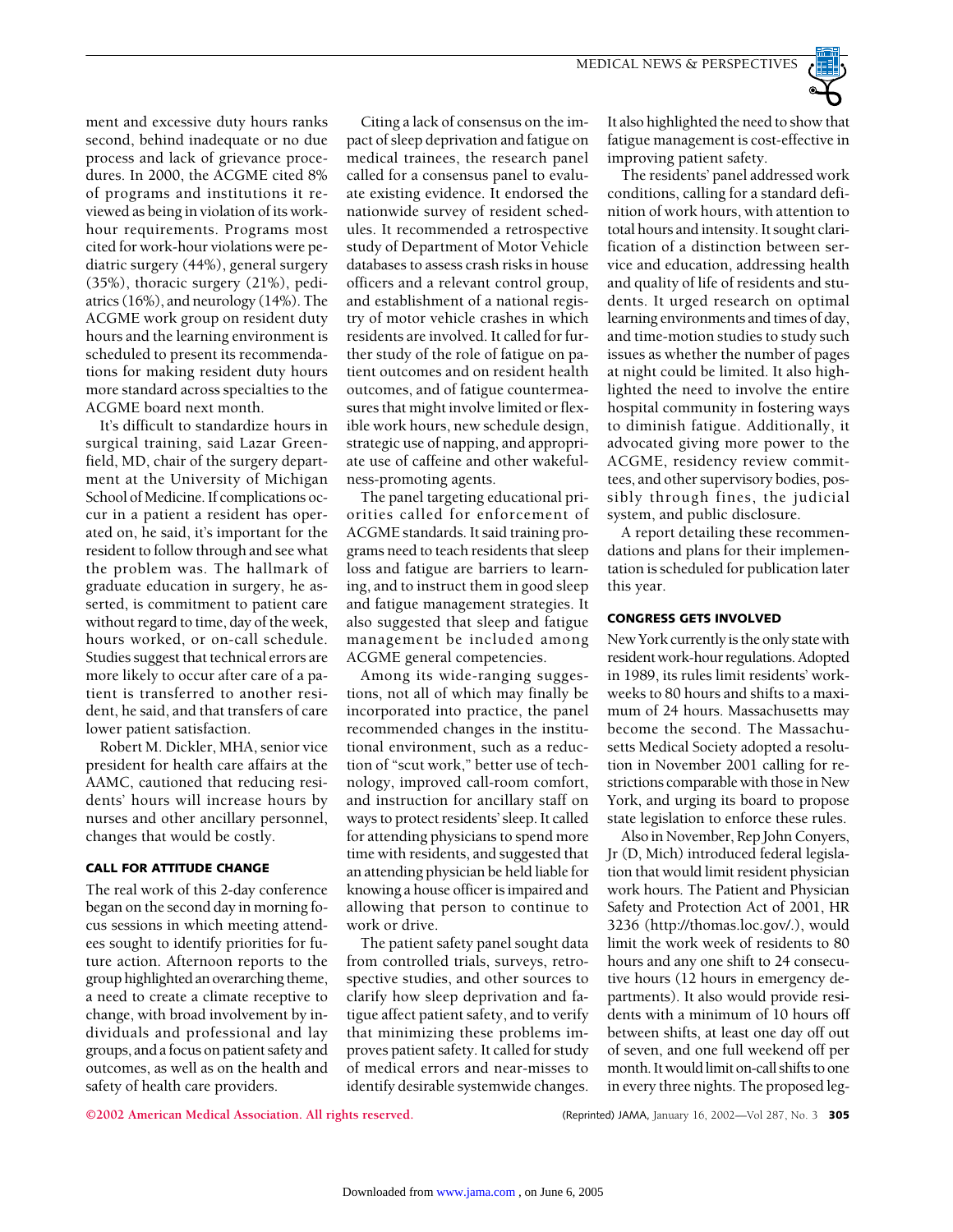islation also would provide for public disclosure of hospitals found in violation of work-hour limits, and allow the US Department of Health and Human Services, with help from the medical community, to develop regulations to

ensure appropriate supervision of resident-physicians. The bill calls for annual surveys of resident working conditions. It also provides for anonymous resident complaints about work-hour violations, civil penalties for hospitals

with excessive work hours, and funds for additional hospital staff to relieve residents of the burden of noneducational activities.

For more information, see http:// www.amsa.org/hp/reswork.cfm.

# **Integrating Complementary Therapy Into Care**

#### Janet M. Torpy, MD

**CHICAGO**—Physicians were given a glimpse of the world of alternative and complementary medicine last month at the third annual conference sponsored by the University of Chicago Center for Alternative Therapies and the Tang Center for Herbal Medicine Research, where practitioners of nontraditional methods of health care suggested how they might be integrated into primary care and specialist practice.

#### **TREATING OBESITY SAFELY**

John La Puma, MD, director of the Cooking, Healthy Eating and Fitness (CHEF) Clinic, Santa Barbara, Calif, spoke about the increasing prevalence of obesity and various approaches to its treatment. "I advocate making small changes . . . and self measurement," he said. "We give patients pedometers, to let them monitor their physical activity." Patients who seek La Puma's advice for weight loss undergo medical evaluation then are encouraged to set goals and count weekly steps toward meeting them. "Identifying how patients eat is as important as what they eat," he said, because people eat out of boredom, anxiety, habit, convenience, and timing, not just because they are hungry. He said that food, ubiquitously available to most Americans, "has a psychological aspect, it's a comfort, warm and companionable, and it makes you feel good for a short time."

Commenting on the epidemic of obesity—now a problem so serious that it was the subject of the recent surgeon general's report,*Call to Action to Prevent and Decrease Overweight and Obesity*—La Puma stated, "It's a jungle out there, you

can't walk down the street without seeing a [gourmet coffee shop], or having somebody offer you a candy bar." Most people struggling with extra pounds have an unrealistic perception of possible weight loss, he said, explaining that losing 10% of body weight, while helpful for decreasing risks of complications due to obesity, doesn't measure up to expectations of greater than 30% weight loss. "Most people, when polled, find even weight loss of 25% of body weight unacceptable," he asserted.

While a diet rich in fruits and vegetables, with limits on portion size and moderation in saturated fat consumption, seems common sense to most physicians, helping patients sort through claims of rapid and dramatic weight loss with pills or supplements is no easy task. Herbal therapies and other nonprescription weight-loss products are used by 17 million people in the United States, said La Puma. He cited a multistate survey that showed that more than 28% of obese women in the country had used at least one nonprescription weight-loss product in the previous 2 years (*JAMA.* 2001; 286:930-935). When crafting a weightloss plan for patients, La Puma said, "Figure out what each patient does well [and tailor the program accordingly]. These patients are not naive about weight management."

A popular over-the-counter dietary supplement, Metabolife, contains ma huang (an herbal preparation of ephedra) and guarana (caffeine), along with other herbal ingredients. Someone taking this product, said La Puma, "will lose weight; it is an effective, but dangerous, product." A recently published clinical trial (*Int J Obes*. 2001; 25:316-324) reported that of 35 patients

taking Metabolife, eight dropped out of the treatment group because of palpitations and chest pain. "I do not recommend these products to anyone with risk factors for or known cardiovascular disease or hypertension, to nursing mothers or pregnant women, or to any man with prostate cancer," La Puma stated. Seventeen deaths and more than 140 other adverse events linked to ephedra have been reported to the US Food and Drug Administration's MEDWATCH system, said La Puma.

#### **HALTING HYPERLIPIDEMIA**

In addition to products for weight loss, many herbal preparations and other alternative remedies exist for the purported reduction of hyperlipidemia. At the recent Chicago conference, Phillippe Szapary, MD, assistant professor of medicine at the University of Pennsylvania School of Medicine, reviewed evidence for lipid modulation using over-the-counter products such as garlic, coenzyme Q10 (ubiquinone), red yeast rice, gugulipid, fish oils, and soy.

Garlic, often taken in pill or powder form, has shown inconsistent effects in reducing low-density lipoprotein (LDL) cholesterol, Szapary said. Gugulipid decreases LDL cholesterol and triglycerides by 15% to 20%, but has questionable effects on high-density lipoprotein (HDL) cholesterol. It appears to inhibit liver cholesterol synthesis. Trials are ongoing, said Szapary. He predicted the future would see marketing of "an increasing number and variety of functional foods and investigation of agents that have lipid-modulating effects and antioxidant, anti-inflammatory, and vasodilatory properties." Functional foods have been defined as

**306** JAMA, January 16, 2002—Vol 287, No. 3 (Reprinted) **©2002 American Medical Association. All rights reserved.**